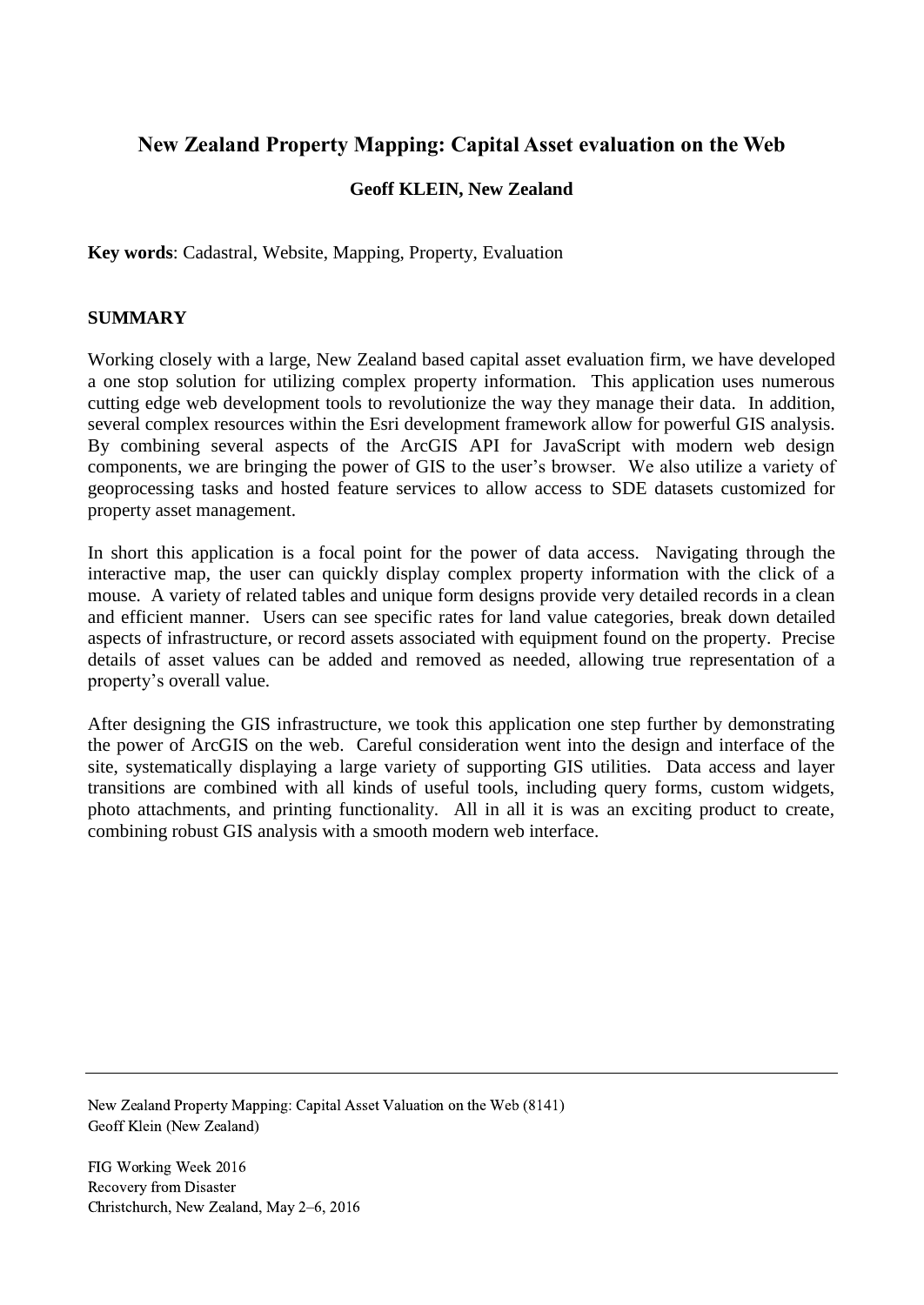# **New Zealand Property Mapping: Capital Asset evaluation on the Web**

## **Geoff KLEIN, New Zealand**

## **1. INTRODUCTION**

The project aim was to provide Crighton Anderson Property & Infrastructure Ltd (CAPI) with a property mapping website that would revolutionise their daily workflow. The focus was on the data CAPI used and how to incorporate spatial components into their data structure.

The abundance of real estate websites that now utilize interactive mapping demonstrates the relevancy of location based information within the industry. In this case, we made the map the focal point of their core business structure. Detailed property assets, sales, evaluations, and value calculations all start with a map of New Zealand. In essesnce this brought power and structure to all the work being conducted by the team. For the first time, all property evaluations, sales, and reporting conducted by each valuer could now be shared through an interactive map.

The web application was built using the latest power tools within the Esri framework. On the back end we developed an ArcSDE database and feature services using ArcGIS Server to organise and access spatially enabled data. The front end was designed using the ArcGIS JavaScript API and modern web styling components. These solutions resulted in a robust and reliable application with a focus on intuitive user interaction.

#### **2. THE BENEFITS**

#### **2.1 Making data available**

CAPI's goal is to provide evaluation and advisory services. This application allows members of the organization to share their data with one another. With a few clicks any member of the team can isolate other properties based on location, purchase dates, total hectares, property types, and more. If an associate is evaluating assets for a nearby dairy, he can now search for all other dairies within the last six months that are in the same territorial authority and worth roughly the same price. Without the complex query tools and spatial relationships created in this application, these types of analysis would not have been possible.

#### **2.2 Points of interest**

The application offers true flexibility of data collection, where minor field notes are stored side by side with detailed reports on specific property sales and analysis. Much of this flexibility was achieved using a tool called info points. While in the field or at the office, users can add points to

New Zealand Property Mapping: Capital Asset Valuation on the Web (8141) Geoff Klein (New Zealand)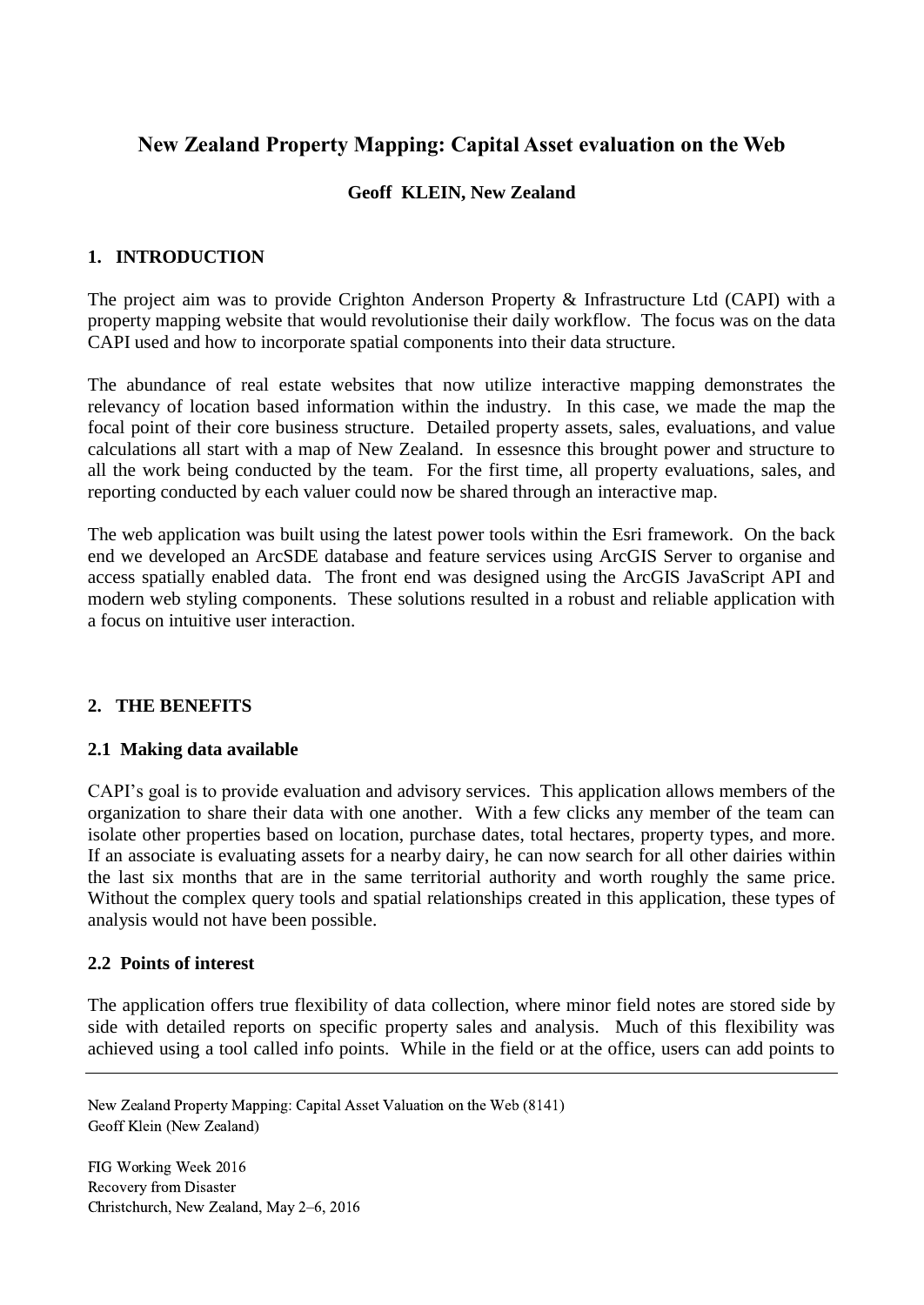the map and quickly include specific comments and supporting data. Since all the information is shared live via the web application, notes can be instantly passed between the team. Whether it's observations from the field, evaluation information that is not tied to the cadastral framework, or anything else that might be useful, the CAPI web application has a way to store it.

## **2.3 File storage integration**

Shared file applications such as Dropbox and OwnCloud are common tools in many modern organizations. By storing documents on the cloud, teams can now have a secure and reliable source for electronic files that can be shared amongst the team. This application has taken the organization's existing cloud storage infrastructure and integrated it into the map. As users select properties from the map, they have instant access to all files that are associated with that location. They can also add new files straight from the application as needed. This feature was key to allow the application to become the core of their data management. All file types such as pictures from the field, historical documents, emails, and more can be instantly tied in with the interactive map.

### **2.4 Spatial Analysis**

When new properties or events associated with those properties are added to the application, the interface will transition to specific input forms where all necessary details can be included. Unlike the spreadsheets that were filled out in the past, this application does a lot of the work automatically. All areas are calculated by analyzing the collection of cadastral features that make up a property. Location details such as locality and territorial authority are pulled straight from the cadastral framework and added to each report.

#### **2.5 Dynamic controls**

After many collaborative meetings with CAPI, we learned that valuating property requires large amounts of fine tuning to get all the data to match up. This resulted in input mechanisms that took a lot of thought. The forms were organized into categories where the user could breakdown exactly what a property's value might be. Every possible value was accounted for: field equipment, all types of structures, breakdown of land classes, irrigation information, chattels, and more. Each category has its own table and each cell within the table can be updated at any time. With each change, the whole process is re-analyzed. In the end you have layers of supporting calculations regarding the average value per hectare of each asset and land class – all of which is dynamically updated with any slight change from the user.

## **3. CONCLUSION**

This website is unique. That becomes clear after just a few minutes. It is a blend between a true GIS and the power of modern web design. As with many web technologies, it attempts to make life easier for the attended audience- recognizing key areas where the computer can do the work for

New Zealand Property Mapping: Capital Asset Valuation on the Web (8141) Geoff Klein (New Zealand)